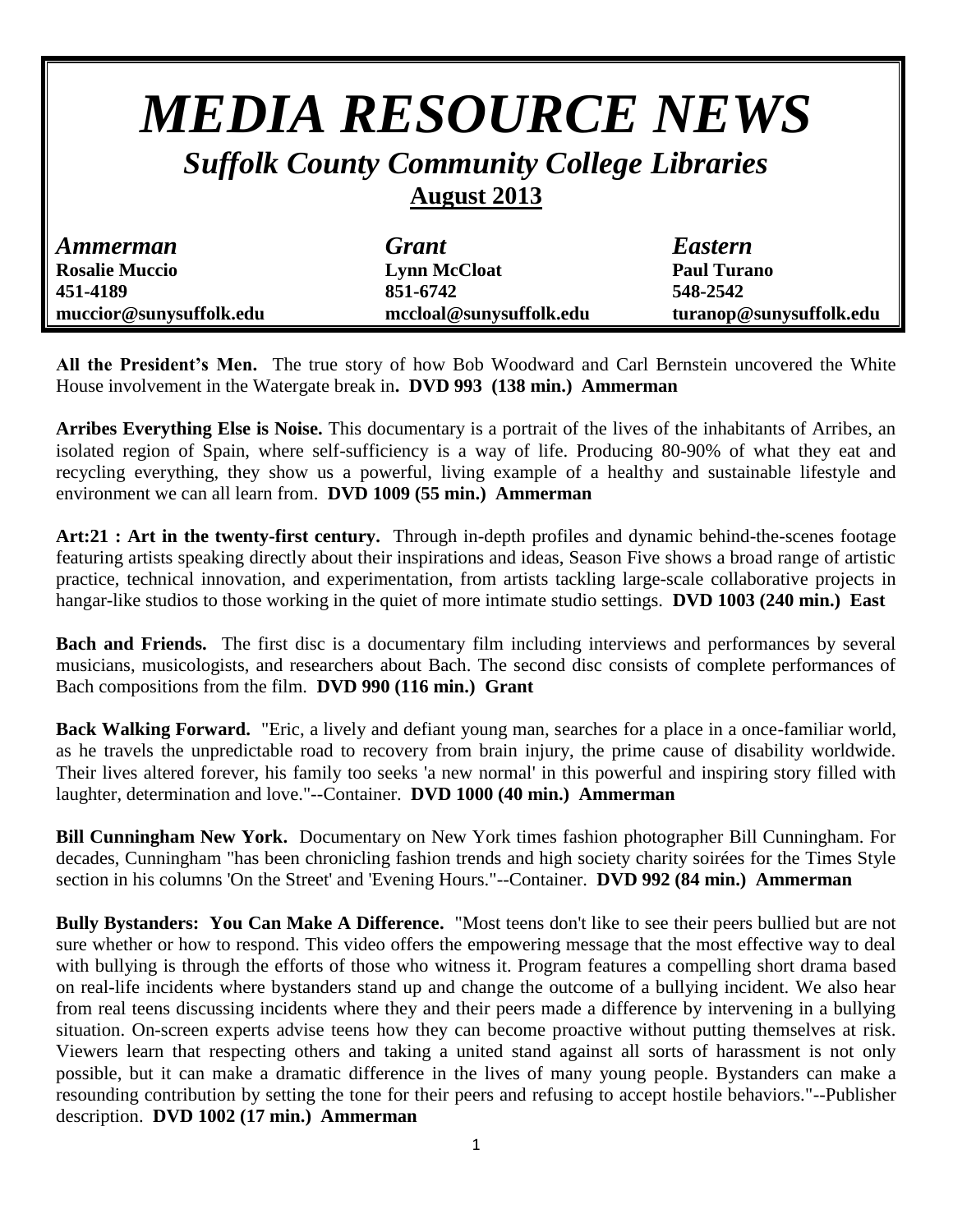**Children in No Man's Land.** People who immigrate to the U.S. do so because they are looking for a better quality of life--risking their own lives, paying any price to survive--even if this means leaving behind their loved ones. Each year there are an estimated 100,000 unaccompanied minors entering the United States, crossing the US/Mexico border alone to reunite with their mothers. These children's journeys illustrate a problem--presented by the mass media as a security crisis--which is really a question about how social policy, the legal system, and economic pressures conspire against men, women, and children trying to create a life with greater opportunities. A strong tool to help people desirous of finding peaceful and fair solutions to the "problem" of undocumented immigration, this film captures a piece of American history as it unfolds amidst misconceptions, confusion, and ultimately, transition. **DVD 1006 (39 min.) Ammerman**

**Dear America Letters Home From Vietnam.** An authentic account of the Vietnam War from the actual letters of the men and women who served there. The harsh realities of life and death, friendships made and lost these letters home tell it all, with newsreel and home-movie footage shot by the servicemen themselves. These are the authentic voices of war, some who survived, many who never made it home. **DVD 1014 (86 min.) Ammerman**

**Escape From Auschwitz.** "Escape from Auschwitz tells the incredible story of two young Slovak Jews, Rudol[f] Vrba and Alfred Wetzler, who managed to escape by hiding in a woodpile for three days, then fleeing across enemy territory, determined to tell the world about the atrocities being committed by the Nazis at the camp"--Container. **DVD 1015 (60 min.) Ammerman Library Holocaust Center**

**For One More Day.** Chick Benetto, a broken-down former baseball player who has collapsed into alcoholism and despair, returns one night to his small hometown with plans to take his life. At the final moment, he is magically granted one more day with his departed mother, Posey Benetto, who illuminates the secrets of both their lives and shows him a way to redemption. **DVD 987 (92 min.) Ammerman and Grant**

**Indymedia War and Peace Trilogy.** In Independent media in a time of war, journalist and host of Democracy now!, Amy Goodman, criticizes the pro-military bias of the mainstream news media, whose reportage of the U.S. invasion of Iraq downplays or ignores the impact on civilians while overstating the success of U.S. military operations. The speech was recorded at Christ Church, Troy, New York on Apr. 21, 2003. Footage of the speech is interwoven with footage of news reports and graphic scenes from the war. **DVD 991 (80 min.) Ammerman**

**Invisible War, The.** A groundbreaking investigative documentary about the epidemic of rape within the U.S. military. Follows the stories of several idealistic young servicewomen who were raped and then betrayed by their own officers when they courageously came forward to report. **DVD 1005 (97 min.) Ammerman**

**Kings Park Stories from an American Institution.** 30 years after she was institutionalized at Kings Park State Hospital in New York, award winning filmmaker Lucy Winer returns to face her past and learn the story of the now abandoned facility. Her meetings with other former patients, their families and the hospital staff reveal the painful legacy of our state hospital system, and the crisis left by its demise. **DVD 1001 (108 min.) Ammerman**

**Milk.** His life changed history, his courage changed lives. Harvey Milk is a middle-aged New Yorker who, after moving to San Francisco, becomes a Gay Rights activist and city politician. On his third attempt, he is elected to San Francisco's Board of Supervisors in 1977, the first openly-gay man to be elected to public office in the United States. The following year, both he and the city's mayor, George Moscone, are shot to death by former city supervisor, Dan White, who blames his former colleagues for denying White's attempt to rescind his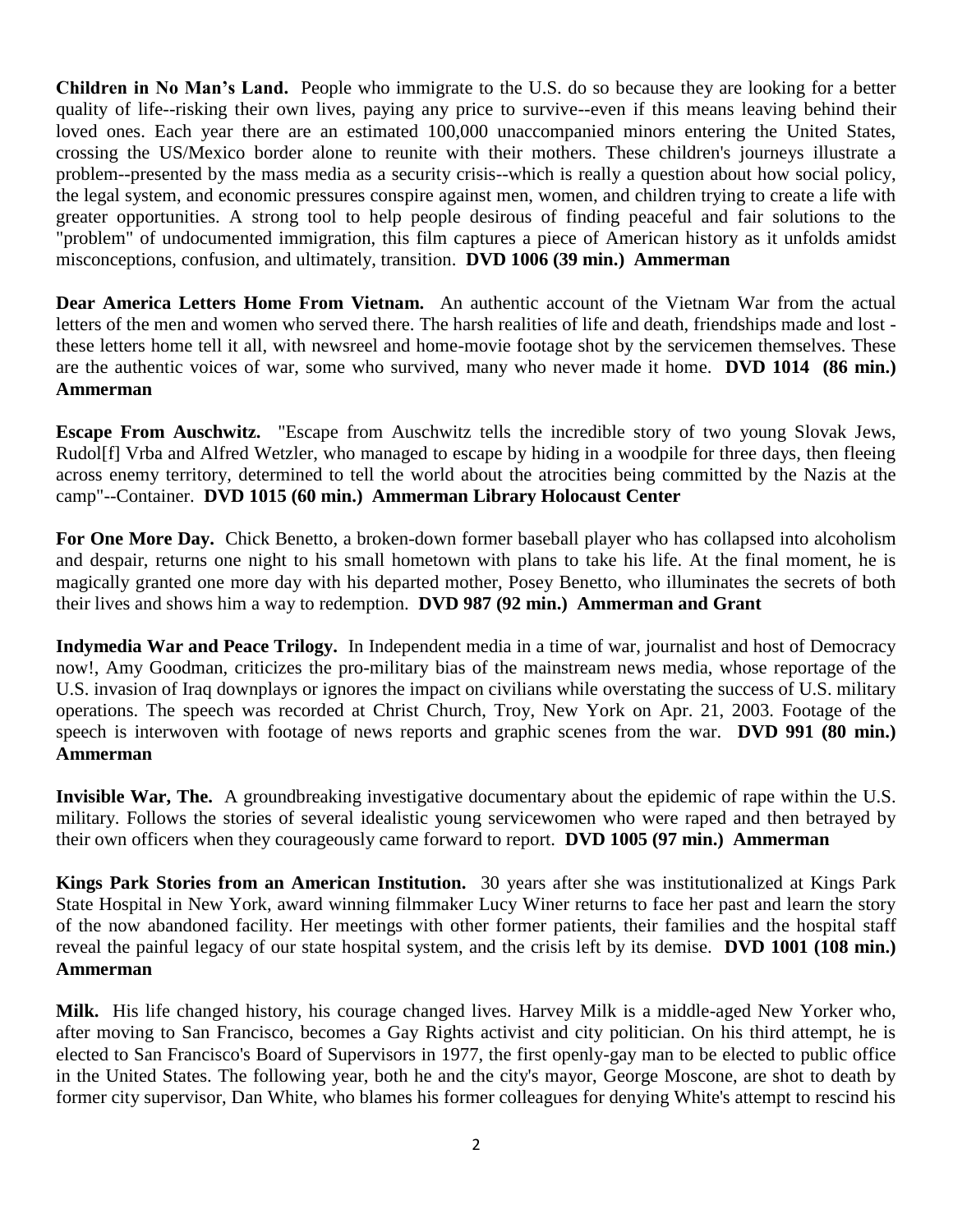resignation from the board. Based on the true story of Harvey Milk. **DVD 988 (129 min.) Ammerman and East**

**Never Enough.** "Do we own our things, or do they own us? Michele has 700 sweaters. When the pain of overcollecting outweighs the pleasure, she calls Ron "Disaster Master" Alford for help. Ron, a de-cluttering expert who believes "clutter begins in the head and ends up on the floor, ' determines Michele is a hoarder with a rating of 8/10 on his 'clutter index.' Ron also visits a Marine with 7,800 Beanie Babies and a Home Shopping Network addict whose purchases are literally burying him. [This film] is a documentary meditation on materialism, consumerism, mental illness, and the social fabric of our lives."--Container. **DVD 1007 (35 min. 30 sec.) Ammerman** (low audio)

**Nuit et Brouillard – Night and Fog.** Ten years after the liberation of the Nazi concentration camps, this piece documents the abandoned grounds of Auschwitz and Majdanek. One of the first cinematic reflections on the horrors of the Holocaust and contrasts the stillness of the abandoned camps' quiet, empty buildings with haunting wartime footage. **DVD 1023 (31 min.) Ammerman Library Holocaust Center**

**The Paper.** Documenting a crisis-filled year at Pennsylvania State University's campus newspaper, The Daily Collegian, this film explores the vital role of the press from a fresh perspective: the young journalists whose disillusionment and determination are shaping the news of tomorrow. At a time when Penn State is churning with heated rallies, political debates and community concerns, the year's biggest stories are the Collegian's own problems: falling circulation, lack of diversity in the newsroom, faulty coverage of sexual assault, and limited access to university officials. How will the newspaper stay financially viable as well as true to its mission of being the "independent eyes and ears" of Penn State? How will journalism students deal with such issues as decreasing circulation and rising barriers to investigative reporting? **DVD 995 (78 min.) Ammerman**

**Power and Control Domestic Violence in America.** A dramatic and timely exploration of domestic abuse, which examines the persistence of violence against women in the US, through the story of Kim, a mother of three in Duluth, MN. Duluth was the birthplace of a revolution in the way society approaches battering, and the film tells the story of the leaders from Duluth who remain on the front lines today. The film also looks at the debate launched by researchers and academics who have challenged the Duluth approach. Recommended for courses in sociology, social work, women's studies, political science, law enforcement and laws. **DVD 1008 (64 min.) Ammerman**

**Power of Good, The.** In 1939, Nicholas Winton, a London stockbroker, saved the lives of 669 children, most of them Jews from Czechoslovakia, by bringing them to Britain shortly before the Nazi occupation of most of Europe. He kept his actions secret for nearly fifty years, but was knighted by Queen Elizabeth II in 2002 and has received awards for his heroism. DVD 1016 (132 min.) **Ammerman Library Holocaust Center**

**Refuge: Stories of the Selfhelp Home.** "Refuge reaches back more than 70 years to give voice to the final generation of Jewish victims of Nazi persecution. The film traces the lives of Holocaust survivors and refugees who today live in Chicago at Selfhelp, a home that has provided refuge for more than 1,000 elderly Central European Jews since the end of World War II. Told through eyewitness experiences of Selfhelp's residents, this is a story of remarkable courage and resiliance" -- Back of container. **DVD 1004 (60 min.) Ammerman Library Holocaust Center**

**Sexy Baby a Documentary About Sexiness and the Cyber Age.** First documentary film to put faces to a seismic cultural shift : from runaway social media and "sexting" to raunchy songs on the radio and hardcore pornography at the click of a mouse, the cyber age is creating a new sexual landscape. Following a precocious 12-year-old girl living in New York City who spends hours on Facebook, a 22-year-old kindergarten teacher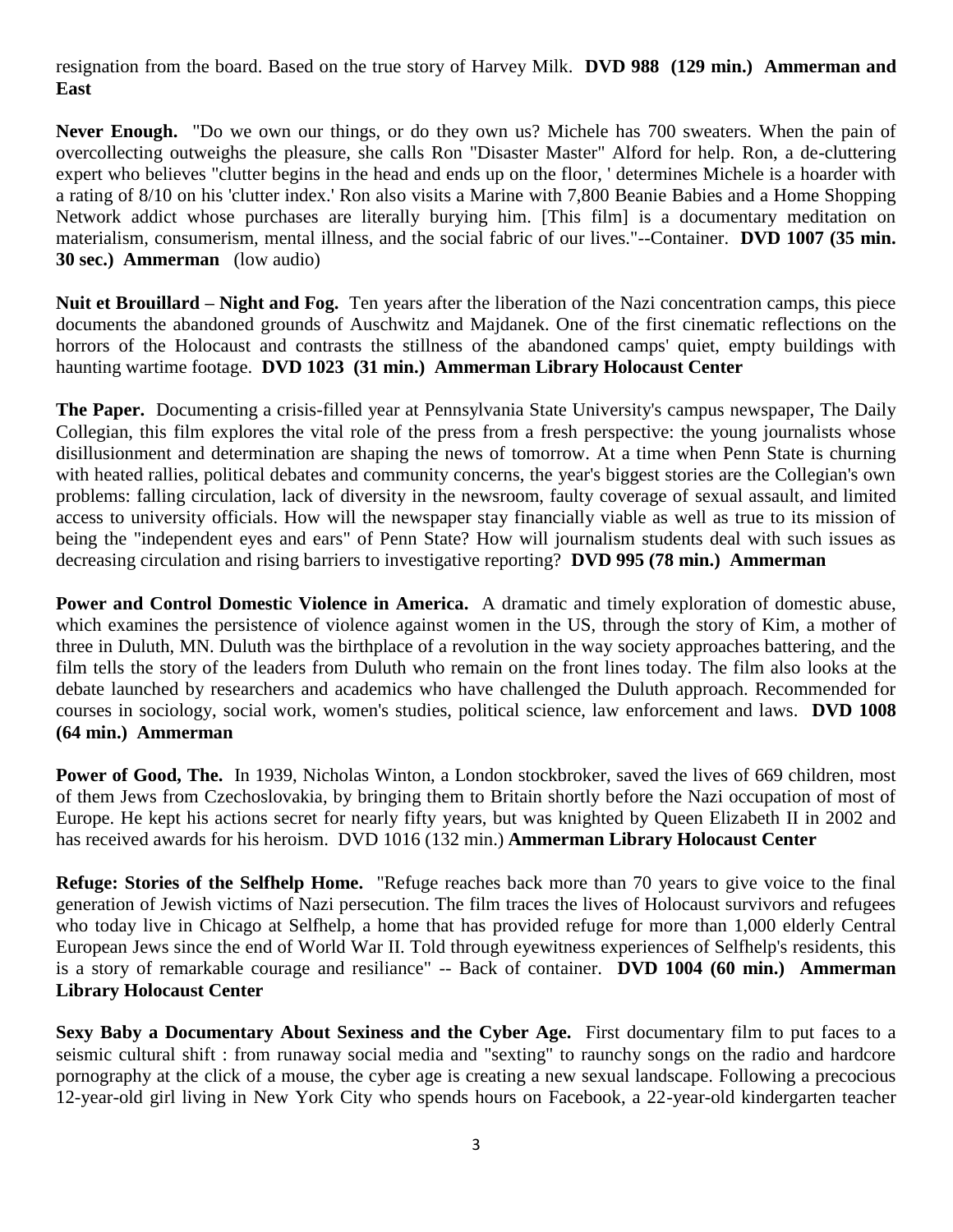from North Carolina undergoing controversial surgery, and a 32-year-old former porn star moving into the next phase of her life. **DVD 1010 (83 min.) Ammerman**

**Stand and Deliver.** Story of Jaime Escalante, a math teacher at East Los Angeles' Garfield High School, who pushes and inspires 18 inner-city Hispanic students who were struggling with math to become math whizzes. **DVD 994 (103 min.) Ammerman**

**Sky Burial a Tibetan Death Ritual.** "Sky Burial follows the ritual of "jha-tor", the giving of alms to birds in a northern Tibetan monastry--where the bodies of the dead are offered to vultures as a final act of kindness to living beings. At the Drigung Monastry lamas chant to call the consciousness from the body. Juniper incense is burned to summon the vultures. Special body breakers, or "rogyapas", unwrap the bodies and cut away the flesh. The bones are crushed and mixed with tsampa, a roasted barley flour. The entire body is consumed by the birds, assuring the ascent of the soul."--Container. **DVD 999 (12 min.) Ammerman**

**Sun Come Up.** "Sun Come Up follows the relocation of some of the Carteret Islanders, a peaceful community living on a remote island chain in the South Pacific Ocean, and now, some of the world's first environmental refugees. When rising seas threaten their survival, the islanders face a painful decision: they must leave their beloved land in search of a new place to call home. The film follows a group of young Carteret Islanders as they search for land in Bougainville, an autonomous region of Papua New Guinea 50 miles across the open ocean. The move will not be easy as Bougainville is recovering from a 10-year civil war"--Producers. **DVD 997 (38 min.) Ammerman**

**Sun Kissed.** Dorey and Yolanda Nez care for their 16 year old daughter who suffers from the rare genetic disorder, xeroderma pigmentosum (XP). Filmed over three years, the filmmakers follow the couple as they search for answers to the mystery of XP outbreak among the Navajo population. Ultimately their journey leads them to the shocking truth: Their children and other Navajo children are still paying the price for the American conquest of the tribe in the 1860s, a brutal campaign culminating in an almost-forgotten chapter in American history, the Navajo "Long Walk" of 1864. **DVD 998 (85 min.) Ammerman**

## **Weight of the Nation.**

Disc 1: "CONSEQUENCES examines the scope of the obesity epidemic and explores the serious health consequences of being overweight or obese. CHOICES offers viewers the skinny on fat, revealing what science has shown about how to lose weight, maintain weight loss and prevent weight gain.

Disc 2: CHILDREN IN CRISIS documents the damage obesity is doing to our nation's children. Through individual stories, this film describes how the strong forces at work in our society are causing children to consume too many calories and expend too little energy; tackling subjects from school lunches to the decline of physical education, the demise of school recess and the marketing of unhealthy food to children. CHALLENGES examines the major driving forces causing the obesity epidemic, including agriculture, economics, evolutionary biology, food marketing, racial and socioeconomic disparities, physical inactivity, American food culture, and the strong influence of the food and beverage industry."--Producers.

**Disc 3:** Bonus shorts: Healthy mom, healthy baby: the risks of excess weight ; Obesity and type 2 diabetes ; Latino health access: a model of community action ; Nashville takes action: a city battles obesity ; Can a lifetime of excess weight lead to heart disease? ; Poverty and obesity: why healthy food isn't an option ; Stigma: the human cost of obesity ; Overweight in the workplace: how wellness programs can help the American workplace ; The quest to understand the biology of weight loss ; Is weight something we inherit? ; Healthy foods and obesity prevention: increasing markets for fruit and vegetable farmers ; Obesity research and the National Institute of Health**. DVD 996, Discs 1, 2, 3 ( 276 min.) Ammerman, East, Grant**